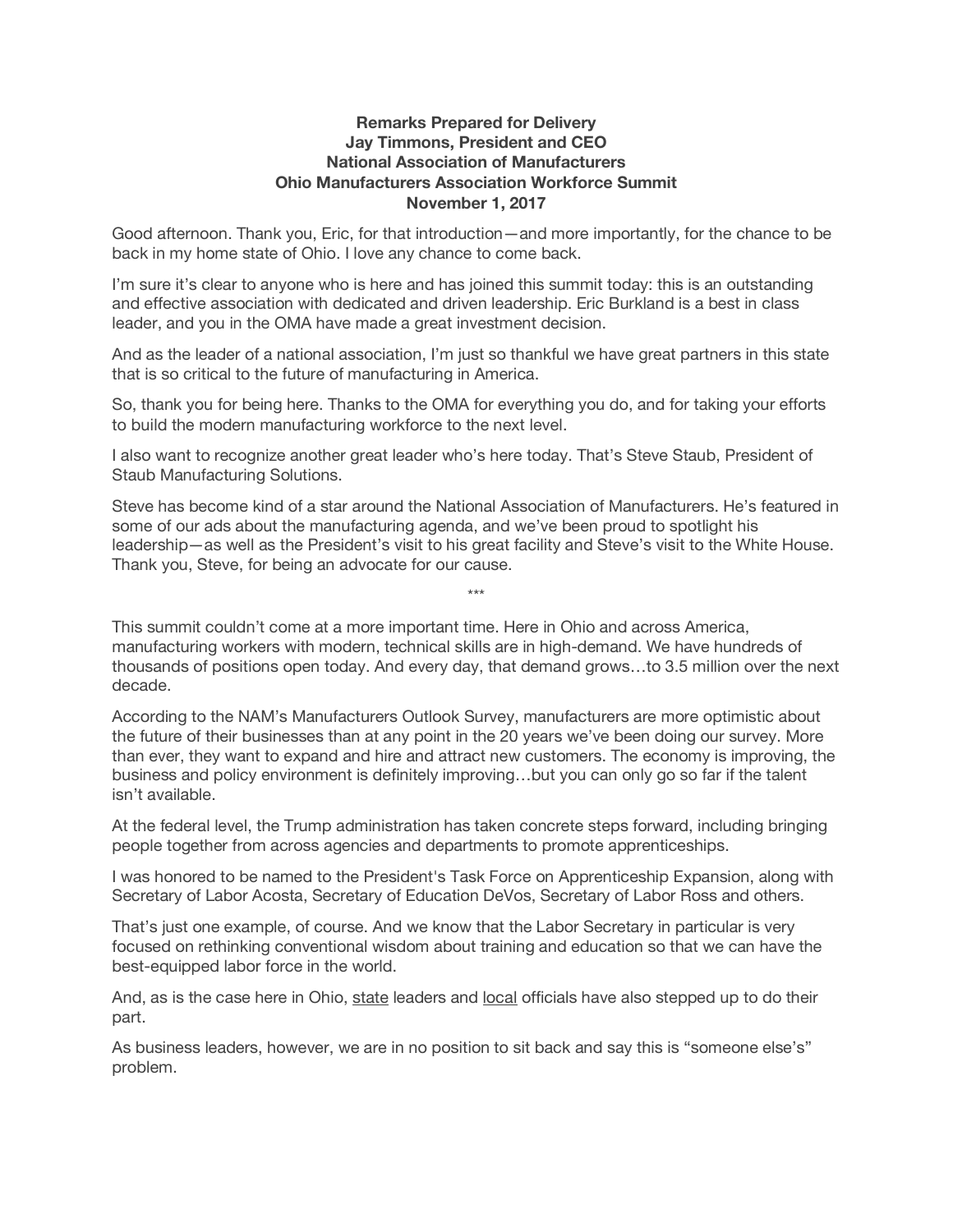We could blame the education system. We could blame politicians. We could blame outdated attitudes about manufacturing or career technical education.

But if America doesn't transform the workforce and talent pipeline, we will have to blame ourselves. No one knows the problem better than we do. So no one is better equipped to help offer solutions and be partners for progress.

At the NAM, we firmly believe we must be the solution. We are engaged on the policy front, whether that's working with the administration or urging the Senate to pass the Perkins Career Technology Education bill, which the House moved in June.

But through our 501(c)3 affiliate, the Manufacturing Institute, we're also driving new programming to inspire and share the manufacturing story with new communities and with people traditionally underrepresented in our workforces—women, young people and veterans, for example.

The Manufacturing Institute is the authority on the attraction, qualification, and development of world-class manufacturing talent.

And our Executive Director Carolyn Lee, who took on this new role over the summer, is here today.

If you don't know Carolyn, but you're passionate about manufacturing talent, then you need to connect with her—because we want to be partners with you. And Carolyn has already brought incredible drive and vision to the Institute as we advance its important work and rise to the new challenges we face.

Finally, through the Institute and through our Communications team, we're focused on changing the perception of modern manufacturing careers. Because that's another key ingredient.

Even if we have the best training programs in the world, we have to get people in the door. And that means opening their eyes to the possibilities of modern manufacturing.

Like so many of you, we do that through Manufacturing Day events. And our research shows that 84 percent of students who attend a Manufacturing Day event, who actually see modern manufacturing in action, are more likely to think positively about manufacturing. 64 percent are more likely to pursue a manufacturing career. Something as simple as a visit to a shop floor can make a world of difference.

Our research also shows that when parents hear about the promising, rewarding careers we provide, their opinions of manufacturing change.

Parents and teachers,…they just want to steer young people toward jobs that will offer them stability and security and a future, especially in a world that is changing so, so rapidly.

Young people are looking for something that's meaningful, challenging, cutting edge.

The good news? We can answer all these priorities and concerns in manufacturing.

The challenge for us though…is getting that message across. We all know that so many people hear "manufacturing" and still think of the past because they've never had a chance to see modern manufacturing…even though they use our products every single day of their lives.

We need to connect with parents and students where they are consuming information. So we, at the NAM and the Manufacturing Institute, stepped forward to lead—with a new full-scale campaign to rebrand manufacturing careers in America: "Creators Wanted."

The name of the campaign tells parents and kids what we all know—and they need to know: the demand is enormous and manufacturers are yearning for new talent.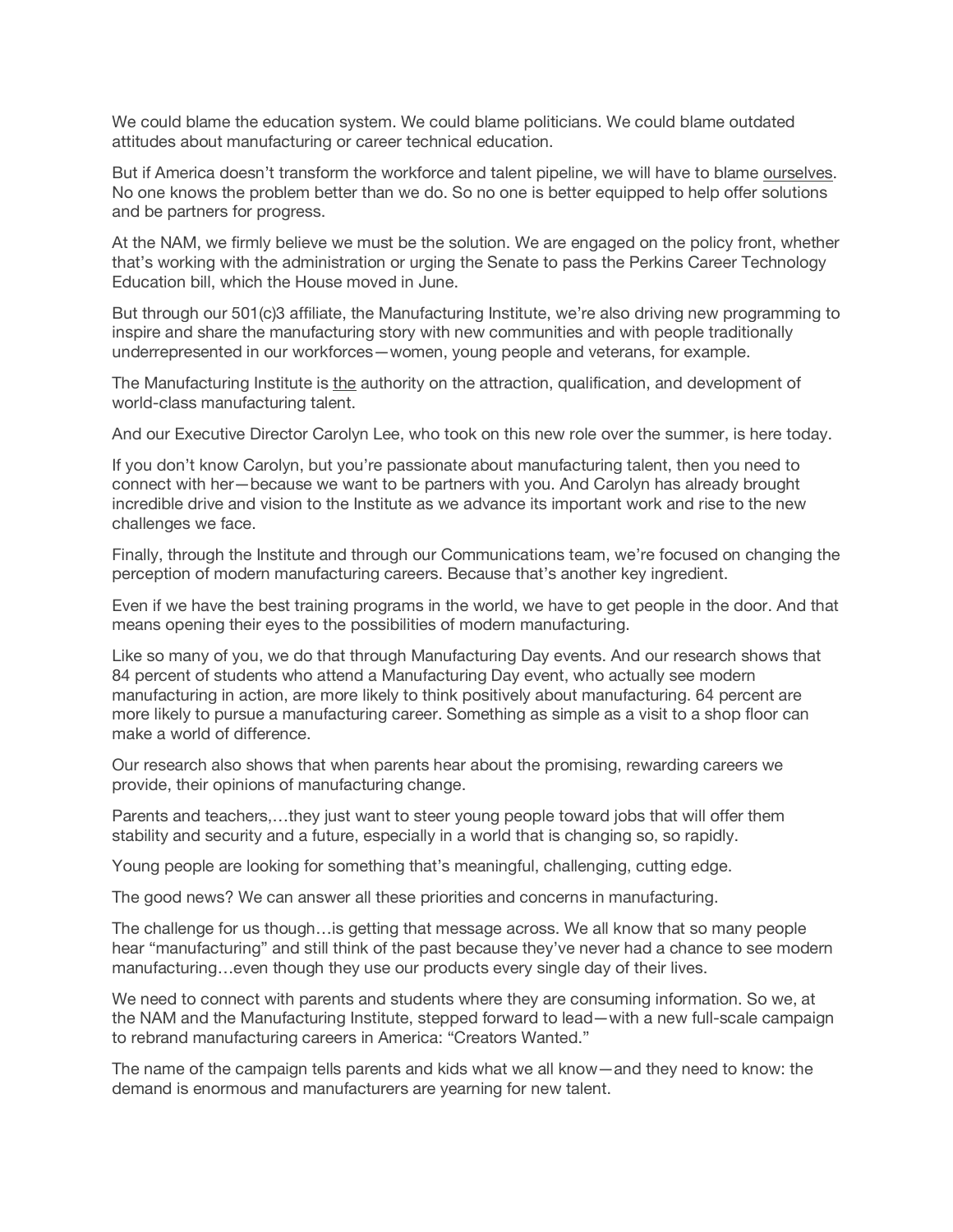We're just getting started, but parents and students can already go to the new site. CreatorsWanted.org, and see ads and postings on social media with stories from real people about the opportunities in the industry today and tomorrow.

We're excited not only about the high level of engagement we're seeing, but also about how iconic brands and leading small manufacturers continue to join this industry-wide effort.

And once parents and students see the innovative world that is today's manufacturing through this campaign, they can engage with us to find outlets to nurture their interest and learn the skills they need.

The bottom line, though, is this: building this workforce is about far more than improving our businesses. Today in America, despite the progress we've made, there are communities in need of hope, families in need of new jobs and better jobs.

Some just want to move up the economic ladder. Others…they need a lifeline out of hopelessness and despair.

We can provide that hope. We can provide that lifeline. Manufacturing has the jobs; we have the promising future. We can be the solution.

But first, we have to make it possible to meet people where they are…young or old, regardless of background or identity…. And by offering them education and opportunities for lifelong learning, we can help them lift themselves up.

That's what this is really about—and why your work and your presence here today matter. This is more than good business. It's giving back to our communities and to our country.

Now, I also want to take some time this afternoon to offer a perspective from the nation's capital on the larger manufacturing agenda.

\*\*\*

And in Washington, DC, this is manufacturing's moment. I have never seen our leaders and the public so focused on our industry.

The Trump administration, working with Congress, has tackled regulations, unleashed energy development, protected intellectual property, and given manufacturers more determination to invest in the future.

But, let me be clear: That's not enough. Now, we must secure that biggest, boldest reform that will boost manufacturing and raise standards of living across the country.

It's time for tax reform that will lift everyone up and leave no one behind.

And frankly, if we're going to keep building a growing American manufacturing workforce,…tax reform is an essential ingredient…because it means more jobs, better jobs, and the chance to bring greater job security for America's manufacturing workers.

At our fall NAM Board Meeting, President Trump shared his vision for tax reform, a plan he said and I agree with this—would be "rocket fuel" for the American economy.

He's right. When comprehensive business tax reform is enacted, the manufacturers in our outlook survey are clear: there will be more investment, more jobs and more wealth in America…for all Americans.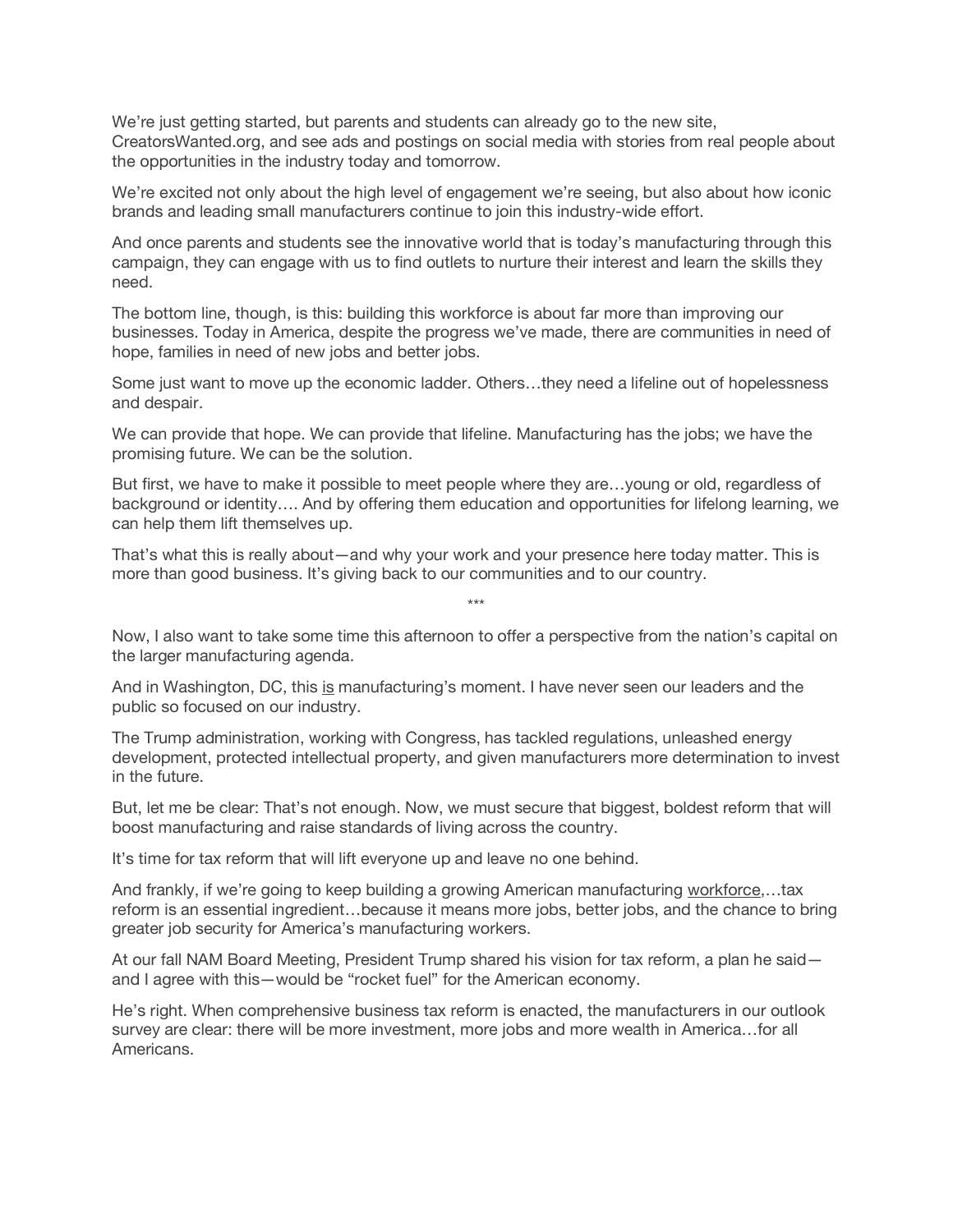Listen to these incredible numbers: Almost 65% say they would increase investment in equipment and other capital. 64% say they would expand their businesses. 57% say they would hire more workers. And 52% report they would increase wages and benefits.

Tax reform has the power to transform our industry, propel us into the future, and lift us to new heights.

That's why it's manufacturers' number one priority.

It's been more than three decades since America modernized our tax code under President Ronald Reagan. And since then, other countries have caught on. They've lowered their rates, simplified their tax codes, and made it attractive to do business overseas.

The current tax code lets other countries win. And it is our workers, American manufacturing workers, who are losing out.

We need a tax code that works for manufacturers—that lowers rates for companies of all sizes, large and small, and one that stops punishing U.S. companies when they reinvest overseas earnings back into the United States. American-based companies are double-taxed on overseas earnings brought back home while foreign-based companies are not.

We need to fix this by moving to a territorial tax system like the rest of the world, so more companies can invest in American workers and facilities without paying a steep price for doing so.

Congress has cleared the procedural hurdles on tax reform, and now we're getting the details of the actual legislation, which is its own process. We're working through that; it's important. And we have to keep our eye on the ball to secure reform that boosts the economy and spurs job creation.

So the main message I want to share with you is this: success is not guaranteed.

Almost immediately, we saw knee-jerk reactions to the earlier tax framework. It's going to be up to you, all of us, associations, business leaders, individuals—to stand firm and to tell the story of what tax reform really means…not what opponents pretend it represents.

As I said, tax reform is a workforce issue. We understand that. We can't let our elected leaders forget that.

We shouldn't let anyone get away with defending the status quo. Because the current system makes it harder for workers to get ahead and to grow their paychecks. It makes it harder for businesses to expand their operations here—and give back to local communities.

Supporting the status quo is settling for mediocrity. But we're Americans. We're manufacturers. We don't settle. We set high expectations, and then we exceed them. We don't accept being in the middle of the pack or falling behind. We want to keep leading the world.

And to do that, tax reform is an absolute necessity.

We've asked our members at the NAM to speak out, to share what tax reform means for their own companies. These men and women are thinking big. One fourth-generation firm said it would mean a 40 percent increase in investment in equipment and facilities. The leader of another small family firm said she'd grow her workforce at least 10 percent.

A steel wire manufacturer told us he's already investing millions in new equipment just from the promise of tax reform.

This is real. And the American people need to know it's real before the negative, timid voices dominate the conversation.